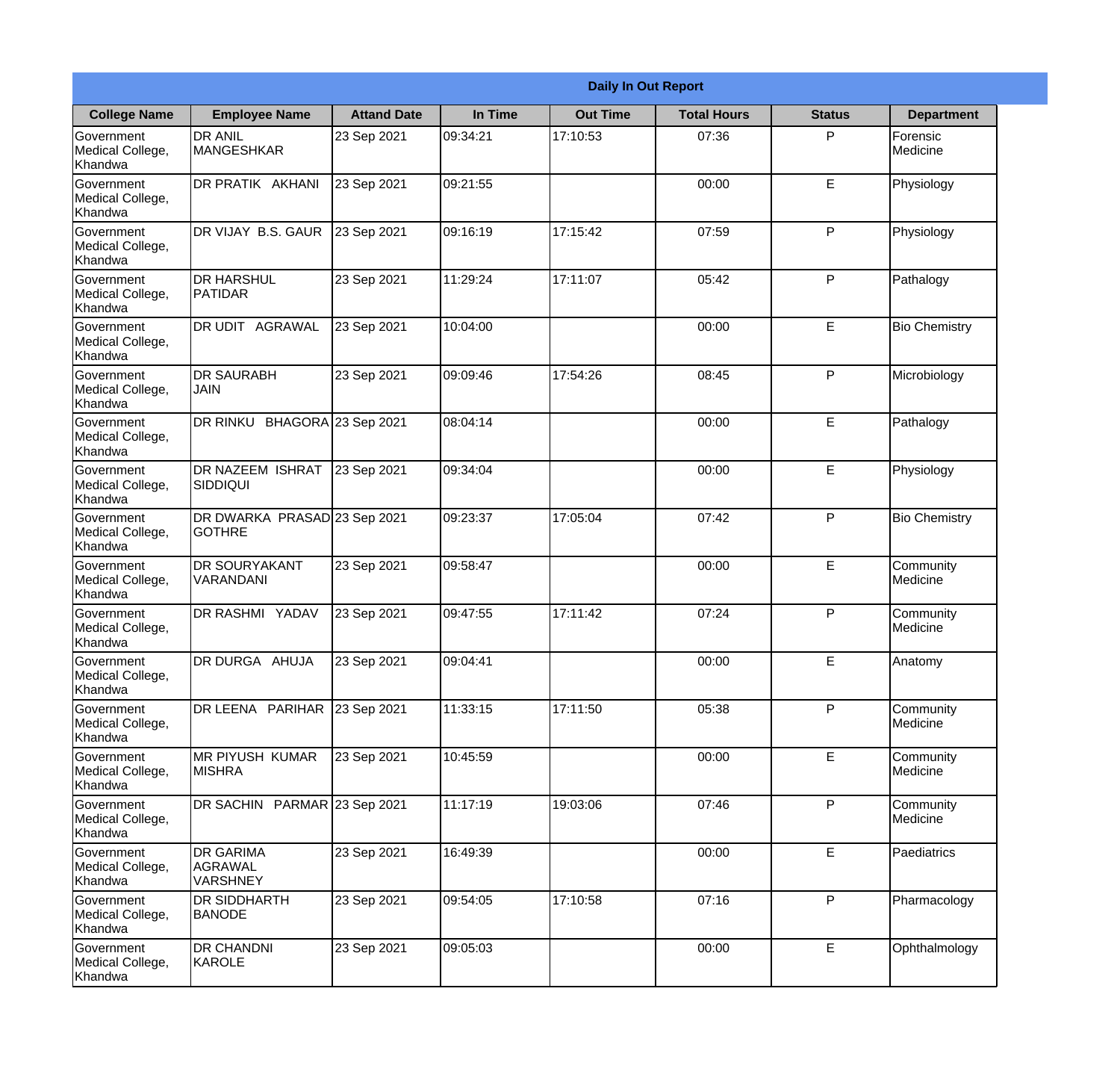| <b>Designation</b>                  | <b>Category</b>     |
|-------------------------------------|---------------------|
| Assistant Professor   Para Clinical |                     |
| Assistant Professor   Non Clinical  |                     |
| Associate Professor Non Clinical    |                     |
| <b>Assistant Professor</b>          | Para Clinical       |
| Associate Professor Non Clinical    |                     |
| Associate Professor Para Clinical   |                     |
| Assistant Professor   Para Clinical |                     |
| Professor                           | <b>Non Clinical</b> |
| Demonstrator/Tutor   Non Clinical   |                     |
| Demonstrator/Tutor                  | Para Clinical       |
| <b>Assistant Professor</b>          | Para Clinical       |
| Demonstrator/Tutor   Non Clinical   |                     |
| Assistant Professor   Para Clinical |                     |
| Statistician                        | Para Clinical       |
| Assistant Professor   Para Clinical |                     |
| Associate Professor Clinical        |                     |
| Associate Professor   Para Clinical |                     |
| Assistant Professor   Clinical      |                     |

## **Daily In Out Report**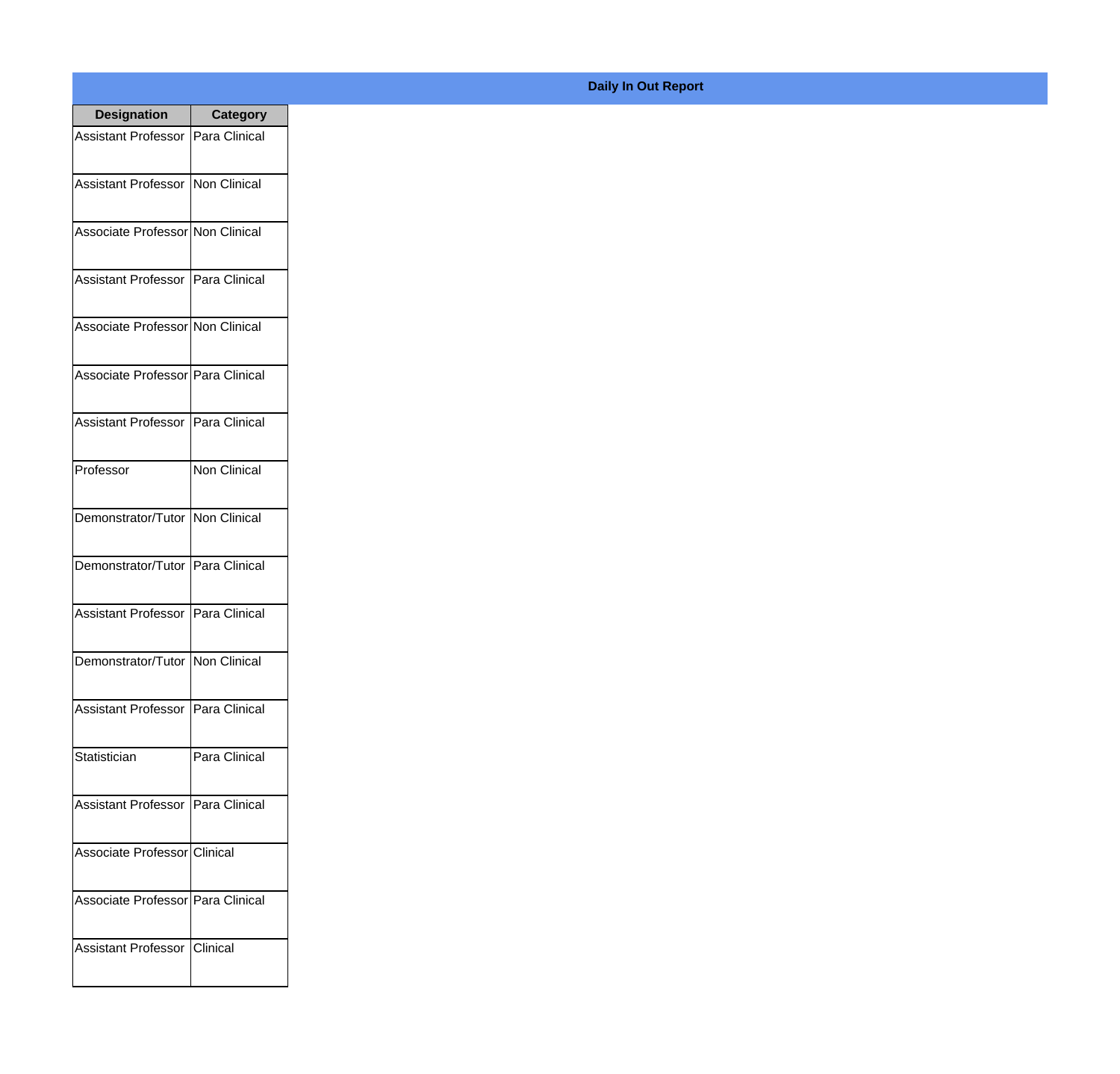|                                                         |                                                |             |          |          | <b>Daily In Out Report</b> |   |                             |
|---------------------------------------------------------|------------------------------------------------|-------------|----------|----------|----------------------------|---|-----------------------------|
| Government<br>Medical College,<br>Khandwa               | <b>DR PRIYA KAPOOR</b><br>KAPOOR               | 23 Sep 2021 | 14:44:24 |          | 00:00                      | E | Pathalogy                   |
| <b>Government</b><br>Medical College,<br>Khandwa        | DR SHAIKH M.KHALIQ 23 Sep 2021                 |             | 10:57:21 |          | 00:00                      | E | <b>Bio Chemistry</b>        |
| <b>Government</b><br>Medical College,<br>Khandwa        | <b>IDR RAJU</b>                                | 23 Sep 2021 | 10:00:56 |          | 00:00                      | E | Forensic<br>Medicine        |
| <b>Government</b><br>Medical College,<br><b>Khandwa</b> | <b>DR RANJEET</b><br><b>BADOLE</b>             | 23 Sep 2021 | 10:27:45 |          | 00:00                      | E | <b>General Medicine</b>     |
| Government<br>Medical College,<br><b>Khandwa</b>        | <b>DR ASHOK</b><br><b>BHAUSAHEB NAJAN</b>      | 23 Sep 2021 | 11:37:34 |          | 00:00                      | E | Forensic<br>Medicine        |
| Government<br>Medical College,<br>Khandwa               | <b>DR NITESHKUMAR</b><br>KISHORILAL<br>RATHORE | 23 Sep 2021 | 10:47:57 |          | 00:00                      | E | Pharmacology                |
| <b>Government</b><br>Medical College,<br><b>Khandwa</b> | <b>DR SANGEETA</b><br><b>CHINCHOLE</b>         | 23 Sep 2021 | 08:57:14 |          | 00:00                      | E | Physiology                  |
| <b>Government</b><br>Medical College,<br><b>Khandwa</b> | IDR NISHA MANDLOI<br><b>PANWAR</b>             | 23 Sep 2021 | 16:49:33 |          | 00:00                      | E | Obstetrics &<br>Gynaecology |
| <b>Government</b><br>Medical College,<br>Khandwa        | <b>DR SATISH</b><br><b>CHANDEL</b>             | 23 Sep 2021 | 11:24:59 |          | 00:00                      | E | Pharmacology                |
| Government<br>Medical College,<br>Khandwa               | <b>DR MUKTESHWARI</b><br><b>GUPTA</b>          | 23 Sep 2021 | 11:24:25 | 17:35:46 | 06:11                      | P | Pharmacology                |
| Government<br>Medical College,<br><b>Khandwa</b>        | DR YASHPAL RAY                                 | 23 Sep 2021 | 09:28:21 |          | 00:00                      | E | Anatomy                     |
| <b>Government</b><br>Medical College,<br>Khandwa        | RENU WAGHMARE                                  | 23 Sep 2021 | 12:29:08 | 17:11:57 | 04:42                      | P | Community<br>Medicine       |